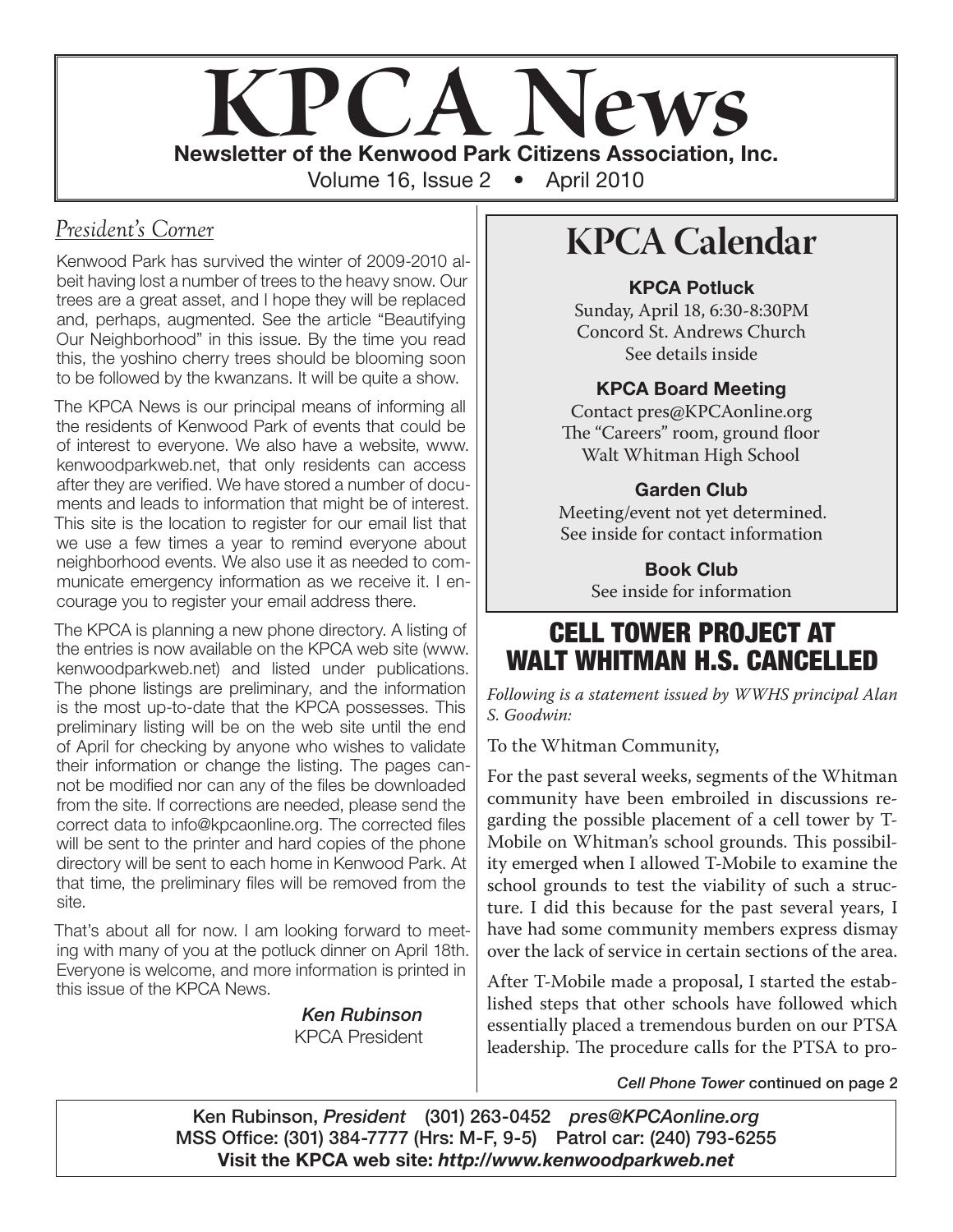### Cell Phone Tower *(continued)*

vide open communication about the issue to the school community and to forward emerging opinions to me and ultimately to the MCPS central office. I want to publicly thank them for assuming a challenging task.

The PTSA leadership and I have met several times lately to share the input that we have received, and it is strongly evident that the discussion about the cell tower is causing a great tension among neighbors as persons weigh in with opinions and concerns. The PTSA has done a remarkable job of soliciting and posting both Pro and Con reactions despite not having a range of resources to assist them. As the controversy has moved beyond the boundaries of the Whitman community, it has complicated the PTSA's intent to facilitate a forum for input and a recommendation that accurately reflects its community's input.

I am a strong advocate for civic discourse and for helping our students see a democratic process take place on controversial issues; however, we have several ways to educate our students, and watching portions of the Whitman community lose their collective sense of purpose and commitment to work together to educate our students has become the greater concern.

The possible placement of a cell tower is not worth fracturing the community with such discord,and I have concluded it is not in Whitman's best interest to move forward with placing the cell tower on our campus. Continuing the process will only add to the schism. For that reason, I have asked the PTSA, and they have agreed, to cease the process and cancel Tuesday's meeting. Although this may understandably disappoint some members who wanted to share their views and vote on Tuesday at the PTSA meeting, I am instead asking the Whitman community to step back from this discussion and to refocus and reenergize our commitment to the partnerships we already have in our schools and to enhance them. Let the adult energies move back to volunteering in the classroom, on the playgrounds, in booster organizations, to sharing professional expertise as guest lecturers, to attending extracurricular activities, to helping our students in numerous ways. Let the Whitman community join together to continue to maintain what Bethesda Magazine once called the "Whitman Mystique," a community dedicated to nurturing and promoting educational excellence. Thank you.

### Request for Vacation Coverage from the Security Service

The security service operates through the evening, night and morning.

If you want to make a specific request for vacation coverage or other specific service, call M-F between 9 AM and 5 PM before you leave town. Phone **301-384-7777**. A phone number of a local contact with a spare key is most helpful.

For an evening emergency call **240-793-6255** (the patrol car). If there is any problem getting in contact immediately, call 301-384-7777 and ask for the supervisor of the Kenwood Park patrol service.

This service is available to members of KPCA. Nonmembers can easily sign up by contacting Ken Rubinson by phone or email, *pres@KPCAonline.org*.



# Crime Reports Online

County residents can now track crime reports online, using *www.crimereports.com*. Small icons representing types of crime appear on a Google map. Users can set the parameters for a search, including a specific time period.

Crime reports are automatically uploaded to the site daily. Each incident identified on the site will have a report number that residents can use to obtain the actual police report at a station.

A County Police spokesperson informed us that another website, *www.Connectedcommunities.us*, is a very good source of crime statistics. This site focuses entirely on Montgomery County.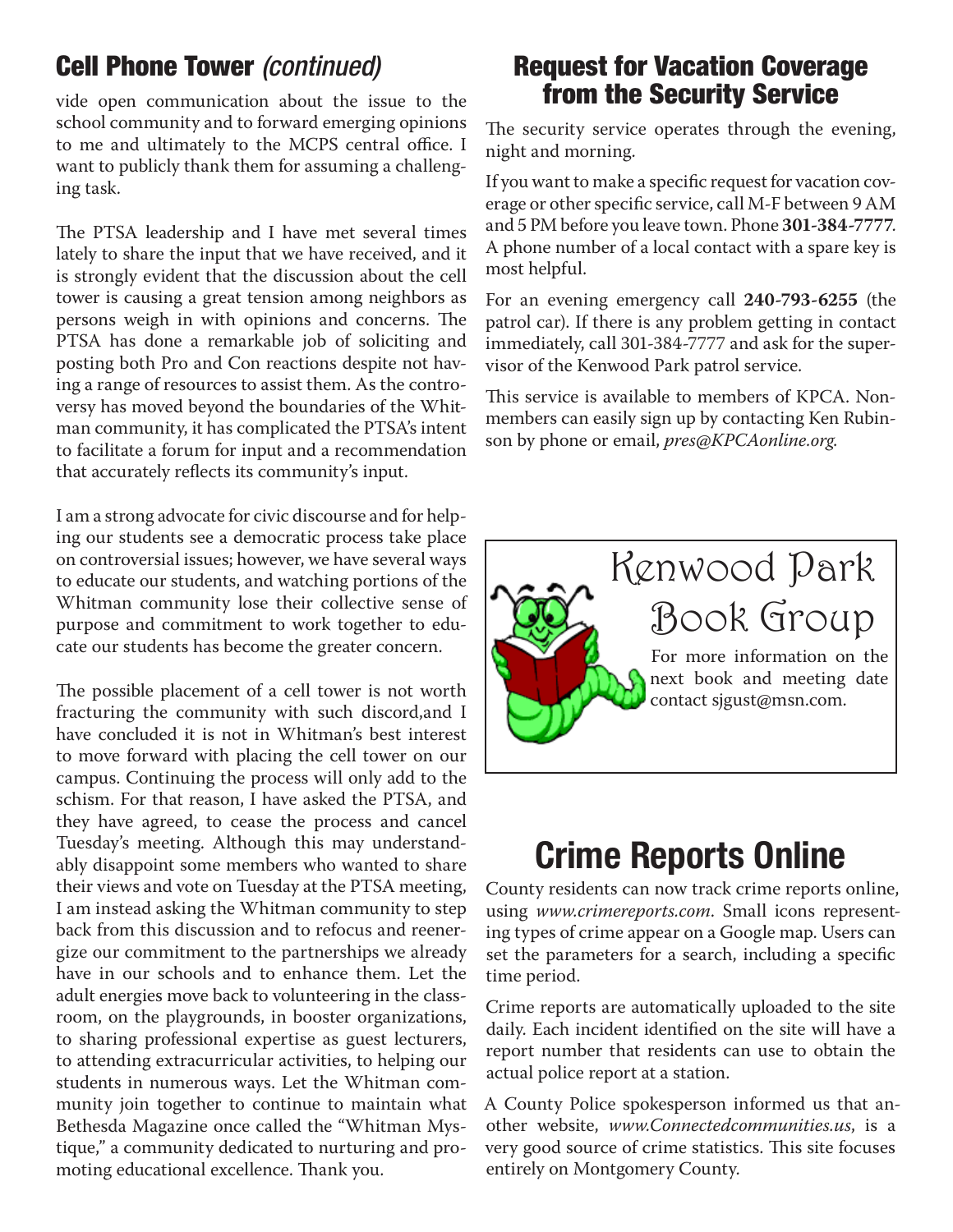# Is Kenwood Park Ready for a Neighbor to Neighbor Organization?

Following is a portion of an article from the *Washington Post* of February 8, 2010:

Nearly three years ago, Harry Rosenberg and his wife, Barbara Filner, met with nine of their neighbors about starting an aging-in-place "village" in the Burning Tree community of Bethesda. The idea: If neighbors could help one another with basic services such as transportation and simple home maintenance and with friendly visits, people could stay in their homes longer as they aged. It took 19 months of planning and organizing, but Burning Tree Village accepted its first request for assistance in November 2008: helping an 81-year-old widow take out her trash and driving her to the doctor.

The group is still suffering growing pains. It receives only a handful of requests for help. Like some similar organizations, it charges no dues and it has about 65 "friends": people who volunteer, people who receive help, people who just want to be associated. It operates on a shoestring \$4,000 budget raised from donations, but it has held a series of well-attended community events, including neighborhood walks and restaurant outings. "We are," says Rosenberg, 73, "a viable presence in the neighborhood."

The Washington area has become a hotbed for these villages. There are six in the District, at least two in Fairfax County and eight in various stages of development in Montgomery County, according to a Montgomery County official. "The idea has spread like wildfire," says Naomi Kaminsky, president of one, Chevy Chase at Home.

Still, organizing a village is difficult, say those who try. It can easily take two to three years before a new aging-in-place community can roll out services. And many groups are still struggling after five years. Fundraising, squabbles over priorities, legal and insurance issues, and the challenges of building a network of volunteers all make the process lengthy and difficult.

"It is a lot of work," says Nancy Intermill, executive director of Midtown Village in Lincoln, Neb. "You need a group of people committed to the concept and committed to working together."

Most villages aim to recruit at least 200 members, often 60 or older. The process generally starts with a neighborhood survey, followed by visits to promote it at local schools, houses of worship and community associations. Finally, neighbors are approached one at a time or in small groups. Fliers or e-mail won't do it, organizers say.

"No one has ever joined unless they were asked by a human being," says Andrew Mollison, 70, president of the 65-member Palisades Village in Northwest Washington. Still, he adds, when encouraged to join, many elderly neighbors are likely to respond, "I'm not ready yet."

Nonetheless, village organizers say, people seem instinctively attracted to the idea of neighbors helping neighbors stay at 'Village' groups help seniors remain in their homes as they age. Today, there are at least 48 fully functioning villages across the country and more than 600 in development, says Candace Baldwin, senior policy adviser at NCB Capital Impact, an Arlington-based nonprofit that has created an informal association of these groups called the Village to Village Network.

Apropos of the Washington Post article, informal discussions on the creation of a Neighbor to Neighbor structure have occurred here in Kenwood Park. The topic has surfaced several times at Board meetings. One of our especially interested neighbors, Gloria Cole, has been advising the Board. She and Herb Stone attended a meeting at which representatives of Bannockburn and Burning Tree described their experiences. They observed that the process of setting up such a community effort takes a long time and starts with a survey of residents to ascertain if "Aging in Place" is really wanted. It takes over two years to get set up. A major problem is liability insurance for volunteer drivers. Other problems include questions of fees and privacy. Forms of assistance can be minor maintenance, and providing a list of service providers. The creation of social gettogethers is also a possibility.

Gloria reports that she already has three volunteers and three or four additional offers of limited help.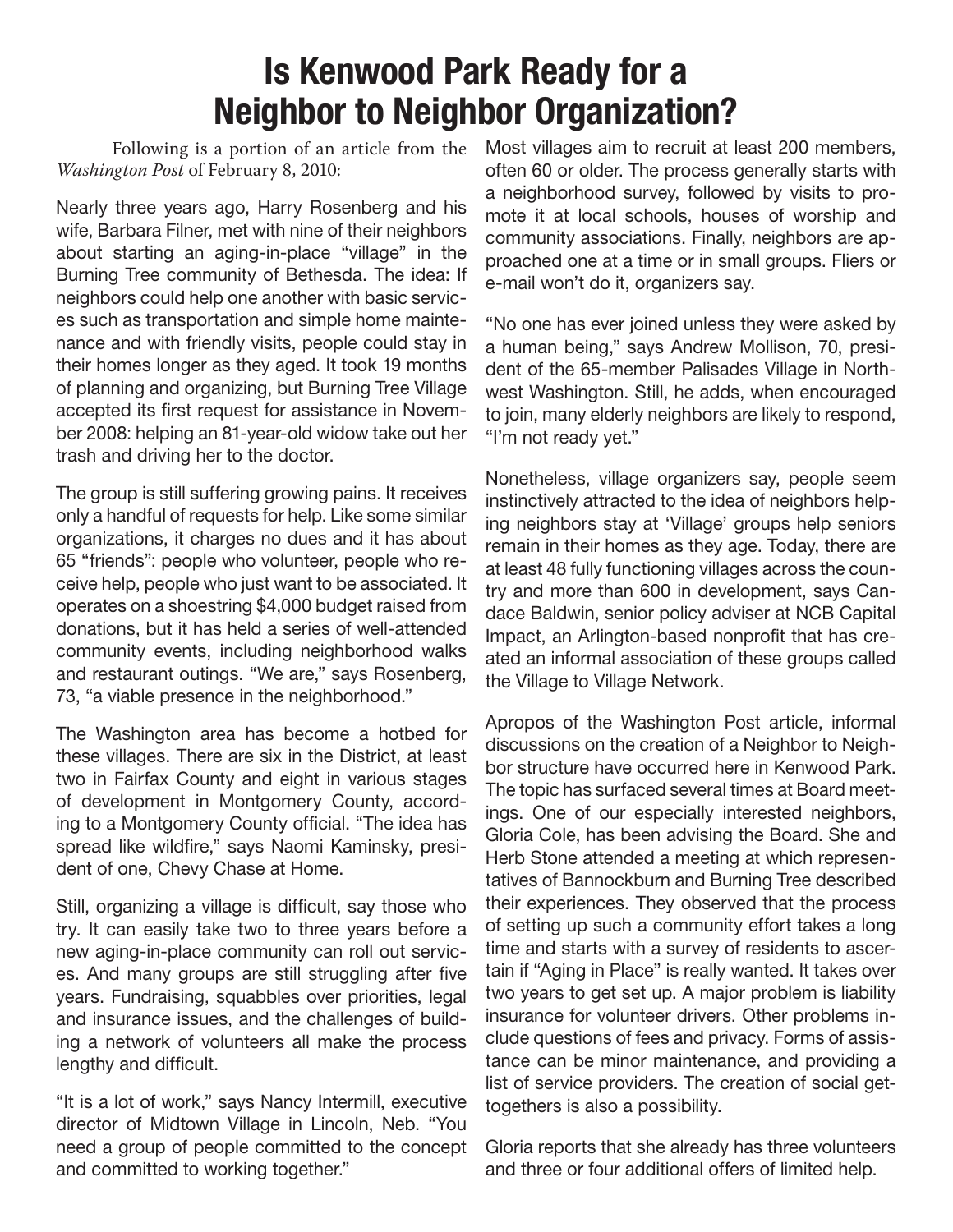### Real Estate Advice **Credit Scores and Real Estate**

Millions of citizens have "bad" credit scores; some have "debilitating" ones. They pay clearly more for their car loans, credit cards and mortgages with higher interest rates (often ½ point or more). Severe enough and obtaining loans and credit cards with reasonable terms are difficult. And these days, having an excellent credit score is the one sure path to obtaining a competitive mortgage and eventual homeownership.

### Keeping Score.

In order to improve your credit scores, it's important to know where you stand currently. The three-digit numbers, which range from 300 (low) to 850 (superb), are the key. Here are tried and true steps to improve your score:

**1) Pay down your credit cards.** Paying off your installment loans (mortgage, auto, student, etc.) can help your scores, but typically not as dramatically as paying down or off revolving accounts such as credit cards. Good tricks: Get your balances below 30% of the credit limit, pay off the highest-rate card first or a better strategy is to pay down the cards that are closest to their limits.

**2) Use your cards lightly.** Racking up big balances can hurt your scores, regardless of whether you pay your bills in full each month. What's typically reported to the credit bureaus and calculated into your scores, are the balances reported on your last statements. You typically can increase your scores by limiting your charges to 30% or less of a card's limit.

3) Check your limits. If your issuer makes it a policy not to report consumers' limits, however -- the bureaus typically use your highest balance as a proxy for your credit limit. If you consistently charge the same amount each month -- say \$2,000 to \$2,500 -- it may look to the credit-scoring formula like you're regularly maxing out.

**4) Use old cards.** The older your credit history, the better. But if you stop using your oldest cards, the issuers may stop updating those accounts at the credit bureaus. Use the oldest cards every few months to charge a small amount, paying it off in full when the statement is due.

**5). Be a good customer.** The lender might agree to simply erase one late payment from your credit history. Make the request in writing and the chances for an "adjustment" will improve. A longer-term solution for more-troubled accounts is to ask that they be "reaged". Complete this action months ahead of shopping for a new home.

**6) Dispute negatives.** You can continue protesting that the charge was "unjust", "unfair" or just "wrong" and you can try disputing the account with the credit bureaus as "not mine." The older and smaller a collection account, the more likely the collection agency won't bother to verify it.

**7) Address significant errors.** Your credit scores are calculated based on the information in your credit reports, so errors can really cost you. Look for identity theft issues, late payments, and collection issues that aren't yours. Note negative items over seven years or ten years in the case of bankruptcy should be not listed.

Closing an account can't help your scores and may hurt them. Consolidating accounts or transferring them to one credit card can affect your score -- better to have small balances on a few cards. If your goal is boosting your scores, leave these alone. Once you've hit the 700 mark, you know that you are achieving your goals. If your scores are in the "excellent" category, 760 or above, you're probably qualified for the best rates and terms.

> *Submitted by Kathleen Ryan kathleen.ryan@longandfoster.com*

## Bridge

Interested in playing bridge or starting a bridge club in Kenwood Park? Please call KP residents Gloria Fitchett at (301) 229-8480 or Christina Lobo at (301) 229-3490. This is just to start the ball rolling, we could start playing in the Fall.

# The Garden Club

The Garden Club Co-Chairs, Michael Berg and Carol Logun, welcome ideas for projects and events, and volunteers. Contact Michael Berg at *mdberg@verizon.net*, or Carol Logun at *jclogun@ earthlink.net*.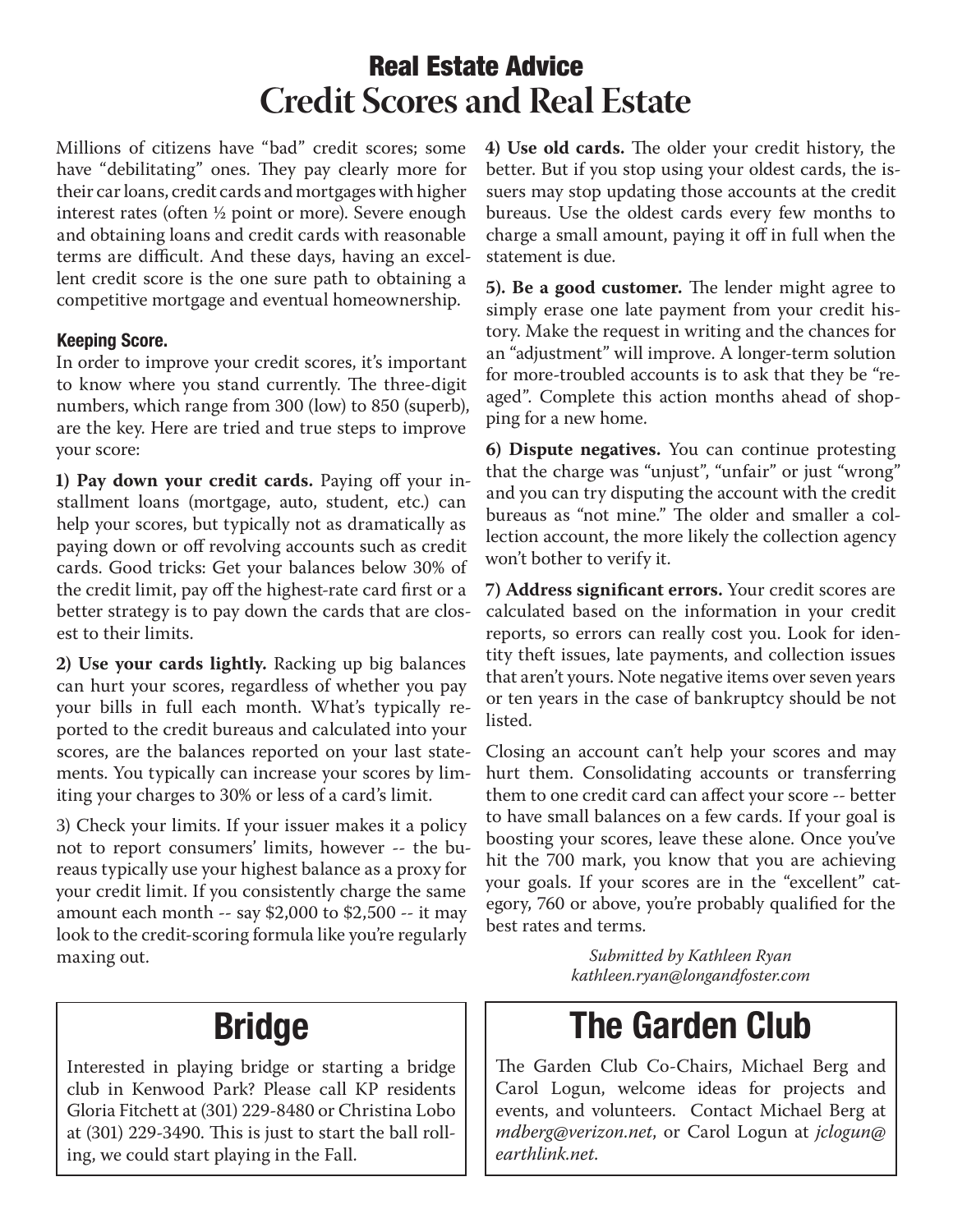# **KPCA** POT LUCK DINNER *Sunday April 18, 2010*

# 6:30 to 8:30PM

Concord St.Andrew's United Methodist Church (Corner of Goldsboro and River Road)

> *Last name starting with:* A –L: Appetizer M – R: Fruit/Dessert S – Z: Main Course

Please bring enough for 8 people. Drinks will be provided.

RSVP: Lucia Gregori (301) 263-0678 *lgregori@verizon.net*  or *potluck@kpcaonline.org* Need a ride? Call Gloria at (301) 229-6789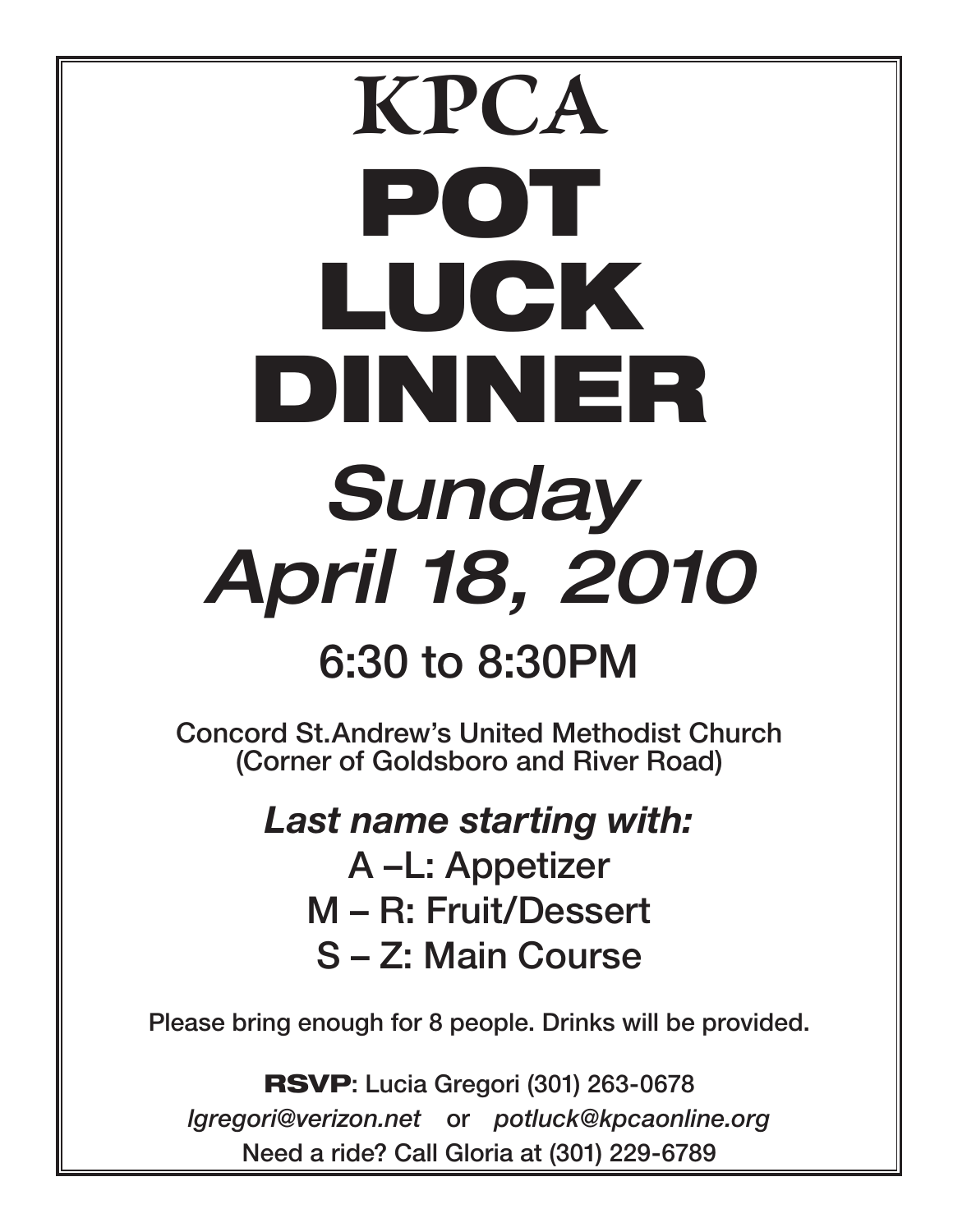# **Market Update**

The Spring market is here! The flowers are in bloom and all those people who were delayed in putting their homes on the market by the winter's snowy blasts are now showing their colors. We are seeing multiple offers in locations like Chevy Chase Circle and downtown DC where residents can walk to **Solution** The Real Estate Corner **Market Update**<br>
The Spring market is here! The flowers are in bloom and all those people who were delayed in putting<br>
their homes on the market by the winter's snowy blasts are now showi zip code of 20817 there are 68 detached homes that have come on the market since March 1st. Thirty of those were priced over \$1 million and only 3 of those have sold. But of the 42 under a million, 20 are under contract. So the message is that the million dollar mark remains a psychological if not financial barrier to getting a house sold. Those properties that are under contract sold in an average of 6 days whereas the homes over 1million have been on the market an average of 34 days.

Kenwood Park has three homes currently active on the market. One of those is the new home on Goldsboro Road that is priced at \$3,495,000. Two homes are under contract, the most recent selling in under a week. There is a lot of interest in our neighborhood. Open houses are well populated and our citizens' organization and security patrol are much appreciated assets to the community. Historically ramblers and split levels have been considerably less desirable than colonials in the Washington community and here in Kenwood Park we have many homes of those styles. But tastes change over time and there is an increased appreciation for the amount of space and ease of living that these floor plans provide. With our large lots and spacious homes, a new appreciation of our community has developed and we're now a sought after destination.

*Contributed by Linda Chaletzky lchaletzky@eversco.com*

### Our Web Site

Please join our new website: www.kenwoodparkweb.net. Upon arriving there you will observe a site serving all of Montgomery County, providing a large variety of business and community services. Our local neighborhood site can be accessed by clicking on "My Community." If you are using the site for the first time click on "Register" and follow the directions. The only essential information we need is your name and either address or phone number. Our webmaster can then follow up and ascertain whether or not you are a Kenwood Park resident. We are restricting the Kenwood Park part of the web site to Kenwood Park residents.

You can elect whether or not to join a community listserv, which is a list of e-mail addresses enabling you to send or receive emails to or from other members of the list. On the other hand, you do not have to submit an email address.

We will be increasingly using the web site to announce community events and describe issues of community interest. Back issues of the newsletter will be placed in the site. The site will be especially useful to communicate matters of community interest more rapidly than the newsletter can.

If you are perplexed or uncertain about some aspects of the registration, please feel free to query *info@KPCAonline.org*.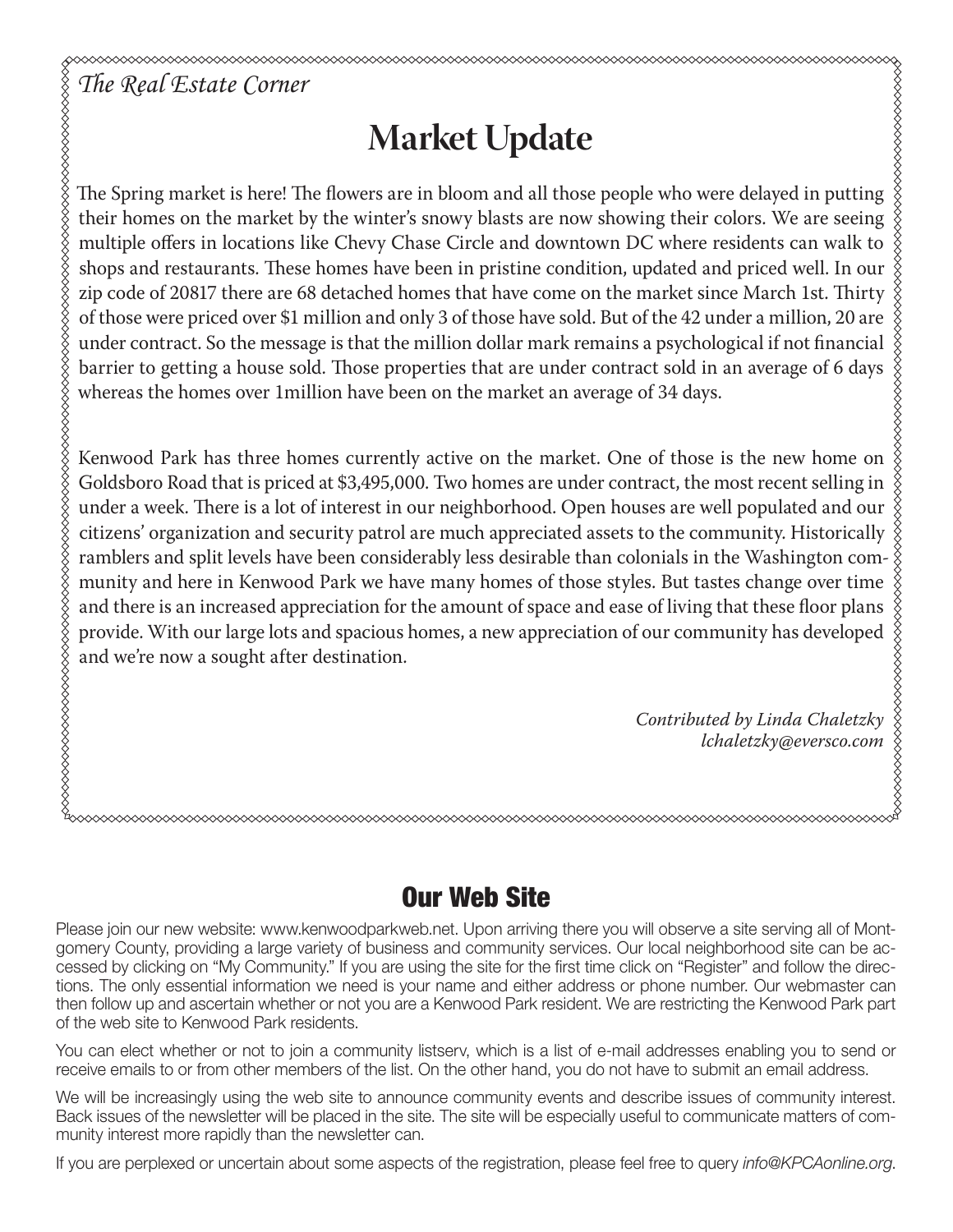### Neighborhood Services Available

### Baby Sitters

| Jill Sorcher (Certified)                  | (301) 229-2328 |
|-------------------------------------------|----------------|
| J. Peyser (Certified)                     | (301) 320-2558 |
| J. Flaherty                               | (301) 229-2602 |
| C. Goldman                                | (301) 320-1582 |
| Michelle Dressner                         | (301) 652-5453 |
| Casey Thevenot                            | (301) 263-0999 |
| Kendall Eisenberg                         | (301) 263-9169 |
| (and odd jobs, mother's helper)           |                |
| Leigh Fishman                             | (301) 229-3650 |
| Alexandra (Allie) Fishman                 | (301) 437-1025 |
| (certified sitter and first aid provider) |                |
| Olivia Barber                             | (301) 760-7535 |
| Anna Moulton                              | (301) 229-1661 |
| (pet sitter, dog walker)                  |                |
| Katie Choppin (certified)                 | (301) 229-9139 |
| Anne Charpentier (certified)              | (301) 320-4310 |
| .<br>. n.l                                |                |

### Leaf Rakers, Snowshovelers, Odd Jobs

| Chris John (mowing)                                      | (301) 229-2648 |  |
|----------------------------------------------------------|----------------|--|
| <b>Shafi Noss</b>                                        | (301) 325-8360 |  |
| Amber White                                              | (301) 588-6474 |  |
| (apamberpower@gmail.com (loving and reliable dog walker) |                |  |
|                                                          |                |  |

### GET LISTED HERE FREE:

Leave name and phone number with Editor, Edward Elson, at (301) 320-2837 or email *news@kpcaonline.org*

# Email Notification

The KPCA is now sending out neighborhood information by email about four times a year and also if there is a warning needed about safety issues in the neighborhood. These include if a theft occurs, the presence of aggressive solicitations being made house to house, and if a child has been made uncomfortable by interaction with a stranger in the area. However, only such serious problems will be reported. For example, we will not report lost pets in such emails. Since all our neighbors do not have email or are not registered, we ask that the safety information be relayed by those who do receive the messages to their unconnected neighbors. If you wish to join in and have these messages delivered to you, please enroll on our web site: www.kenwoodparkweb.net and click on "My Community" at the top left. If you prefer typing, use *www.kenwoodparkweb.net/association/cahome.cfm*

To sign up, click on "register" at the top of the column at the left side.

### Hard Working Woman Available Live-In Optional

Willing to cook, clean, iron and help with any other chores

Experience working with senior citizens and small children

We've known her for more than 20 years

For references call: Alicia Yepes 301-770-7994

### Traffic on Our List-Serve

Recently many our neighbors have used the Kenwood Park list-serve to voice a number of concerns including speeding vehicles in our neighborhood and a desire for sidewalks on certain roads. The Board meetings are an excellent place to make proposals and line up community support for projects that citizens wish the county to undertake. The County views the Board as the representative body which reflects the aspirations of our community, and its deliberations and requests for action carry weight often more so than that of an individual citizen.

### Beautifying Our Neighborhood

To achieve a number of environmental goals in its ongoing efforts to "green" Montgomery County, the Planning Department has launched a tree planting program to encourage residents to plant trees in their yards.

*Leaves for Neighborhoods* features a coupon valid at participating county nurseries. The \$25 discount off trees worth \$75 or more is intended to increase the county's tree canopy on residential property, which will bring a host of environmental benefits. The coupon is available online and at selected area nurseries, Park and Planning headquarters and county park sites.

Here is the web site:

*http://www.montgomeryplanning.org/events/leaves/*

# Our "Stats"

We presently have 252 residents subscribing to the security service and 41 social memberships. This newsletter goes to 640 homes in Kenwood Park.